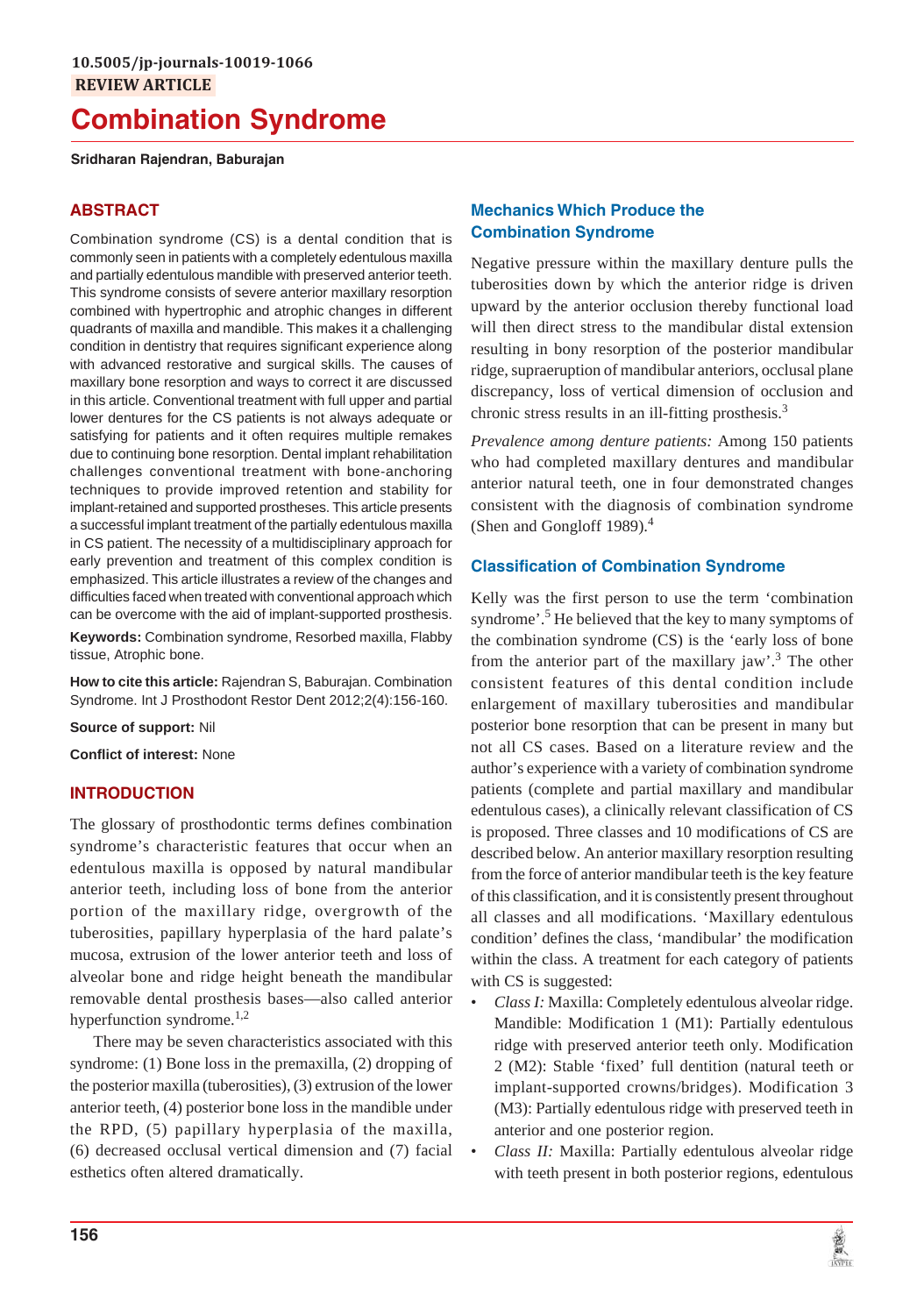and atrophic anterior region. Mandible: Modifications are the same as in class I (M1, M2 and M3).

• *Class III:* Maxilla: Partially edentulous alveolar ridge with teeth present in one posterior region only, edentulous and atrophic anterior and one posterior region. Mandible: Modifications are consistent with class I and II (M1, M2, M3A and M3B) (Flow Charts 1 and 2). This classification is based on what seems to be the dominant feature of most CS cases—an edentulous premaxilla with an advanced resorption of anterior maxillary bone and overgrowth of the anterior mandibular bone with

# **Treatment**

## Systemic and Dental Considerations

extrusion (supereruption) of lower front teeth.

- Review medical and dental history.
- Clinical and radiographic evaluation of both hard and soft tissues.
- Resolution of any inflammation, if present.
- Evaluation of patient' s caries susceptibility, periodontal status and oral hygiene.
- Factors to be considered in tooth to be used as abutment. Kelly said that before proceeding with the prosthetic treatment, gross changes that have already taken place should be surgically treated. These include conditions like:
- Flabby (hyperplastic) tissue
- Papillary hyperplasia
- Enlarged tuberosities
- Lower partial denture base should be fully extended and should cover retromolar pad and buccal-shelf area.

## Treatment Planning

When planning treatment for patients with edentulous maxillae and a partially edentulous mandible, the risk of development of the CS must be recognized.

## **Basic Treatment Objective**

Develop an occlusal scheme that discourages excessive occlusal pressure on the maxillary anterior region, in both centric and eccentric positions (Saunders et al, 1979).

*Treatment planning for the completely edentulous maxillary arch:* Treatment modality should be using the principle of restoring a stable posterior occlusion, while minimizing occlusal pressures on the anterior maxilla. Prevention of the combination syndrome must be our primary objective. Planned extractions followed by immediate dentures or preservation of a few of the remaining teeth for the fabrication of overdenture prosthesis with a metallic denture base for one arch are preferred treatment modalities. This decreases the risk for occurrence of CS by preventing a completely edentulous arch from opposing natural teeth. For those patients in which CS has already occurred, conventional prosthodontic techniques with special consideration for flabby tissues must be followed or else a multidisciplinary approach may be followed. Surgical intervention (vestibuloplasty and excision of flabby tissue) followed by a metallic denture base prosthesis is the treatment of choice. Different patients with particular clinical findings should be treated specifically to prosthodontically rehabilitate them and prevent combination syndrome.

#### **Flow Chart 1:** Classification of CS



International Journal of Prosthodontics and Restorative Dentistry, October-December 2012;2(4):156-160 **157**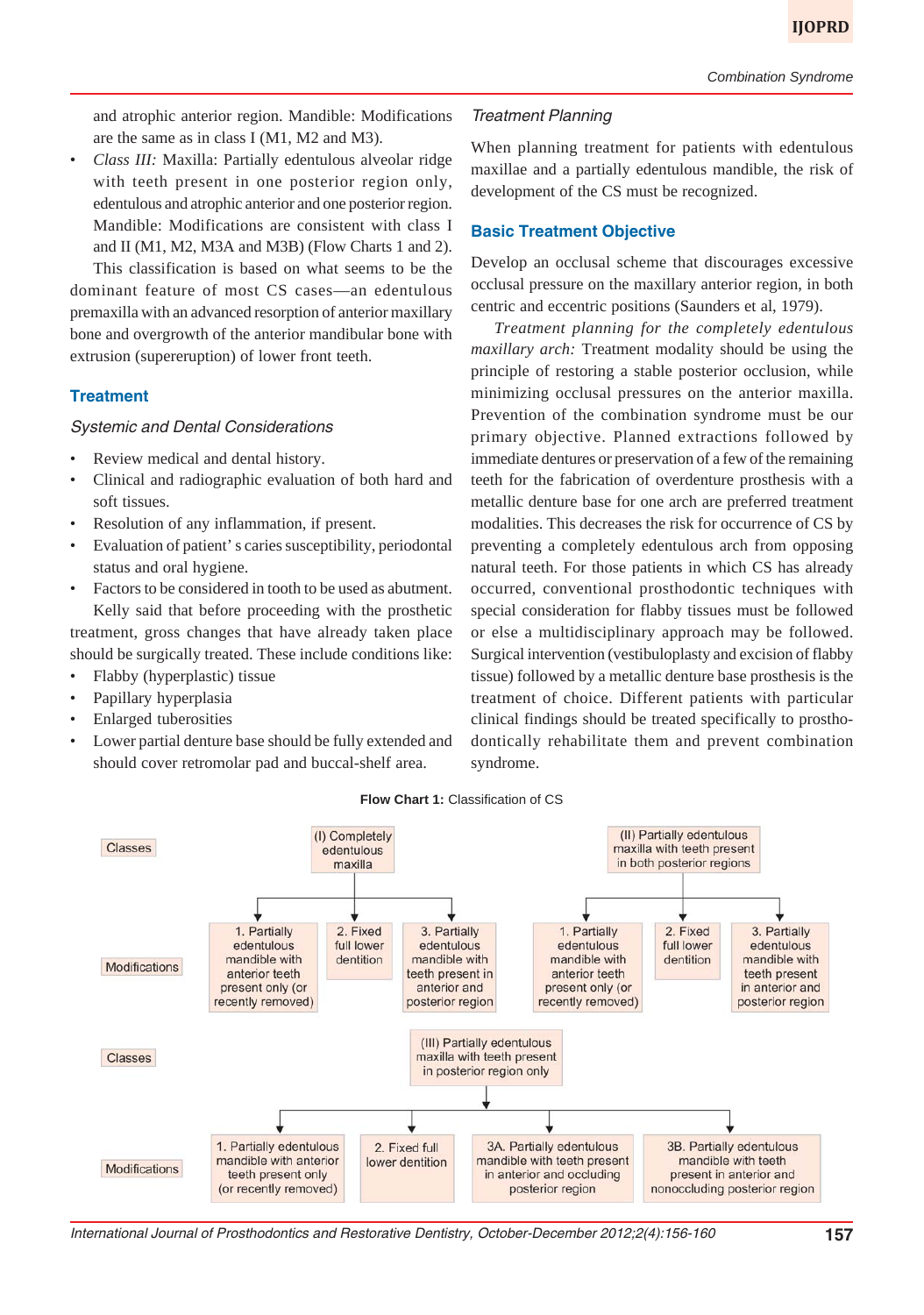



*Treatment option 1*: Planned extractions followed by immediate dentures—this treatment option is considered when arch relationship negates an overdenture and requires an alveolectomy along with extraction of the anterior teeth for patients reporting with severe prognathic maxilla, periodontally compromised proclined anterior teeth present in the maxillary arch and missing mandibular posterior teeth. The extractions of the maxillary anterior teeth were planned along with the alveolectomy in the maxillary anterior region. Hence, conventional immediate denture fabrication steps were followed during primary and secondary impression making, jaw relation recording, posterior try-in and mock.

*Treatment option 2:* Overdenture prosthesis with a metallic denture base—every effort should be made to avoid the potentially destructive occlusal forces exerted on the anterior maxillary residual ridge. Therefore, when a maxillary complete denture is contemplated, endodontic and periodontic techniques are used to preserve roots in order to maintain the bony architecture of the anterior maxilla.

*Treatment option 3:* Conventional prosthodontic techniques with special consideration for flabby tissues—a variety of techniques have been suggested to circumvent the difficulties of making a denture rest on flabby ridge. It has been stated that while the flabby ridge may provide poor retention for a denture, it is better than no ridge, as could occur following surgical excision of the flabby tissues.

*Treatment option 4:* Surgical intervention (vestibuloplasty and excision of flabby tissue) followed by metallic denture base prosthesis—patients reporting with a completely edentulous maxillary arch opposing anterior natural dentition in the mandibular arch along with destructive changes in the hard and soft tissues of the jaws of the combination syndrome, such as severe anterior ridge resorption, epulis fissuratum and flabby tissue in the maxillary arch accompanied by loss of vertical dimension require surgical intervention.

# **Treatment Planning for the Distal Extension Partially Edentulous Mandibular Arch**

The main aim of prosthetic therapy is to restore stable occlusion with good facial height. The main risk factors to consider in the partial edentulous patients are associated with the progression of periodontal disease, caries activity, residual ridge resorption and functional problems. It is often possible to stop progression of periodontal disease in the elderly with conservative and surgical periodontal therapy; and by instituting adequate hygiene measures. In this way stable periodontal conditions can normally be established, which are essential for an acceptable long-term prognosis of reconstructive prosthodontic therapy. Different treatment approaches have been advocated for the low-risk patients who have not yet developed the combination syndrome and with well-preserved mandibular anterior teeth and the highrisk patients with destructive changes or supraerupted or periodontally involved mandibular anterior teeth. The spatial position of the mandibular anterior teeth is important to the treatment plan.

*Treatment option 1:* Overdenture—teeth that are considerably supraerupted would require alteration by shortening, crowning or placing them under an overdenture to obtain a harmonious occlusion. The spatial position of the mandibular anterior teeth is important to the treatment plan. The level of the incisal edges of the mandibular anterior teeth should be assessed in comparison to the proposed posterior occlusal plane (Fig. 1).

*Treatment option 2:* A removable cast partial denture— Mouth preparation is done to support a removable cast partial denture with an occlusal plane conducive to a bilateral balanced articulation. The lingual plate delays the overeruption of the mandibular teeth, preventing undesirable anterior pressure on the anterior part of the maxillary denture. Optimum fit of the denture base of the removable cast partial denture is achieved using the altered cast technique. Posterior occlusal contact must be maintained

海军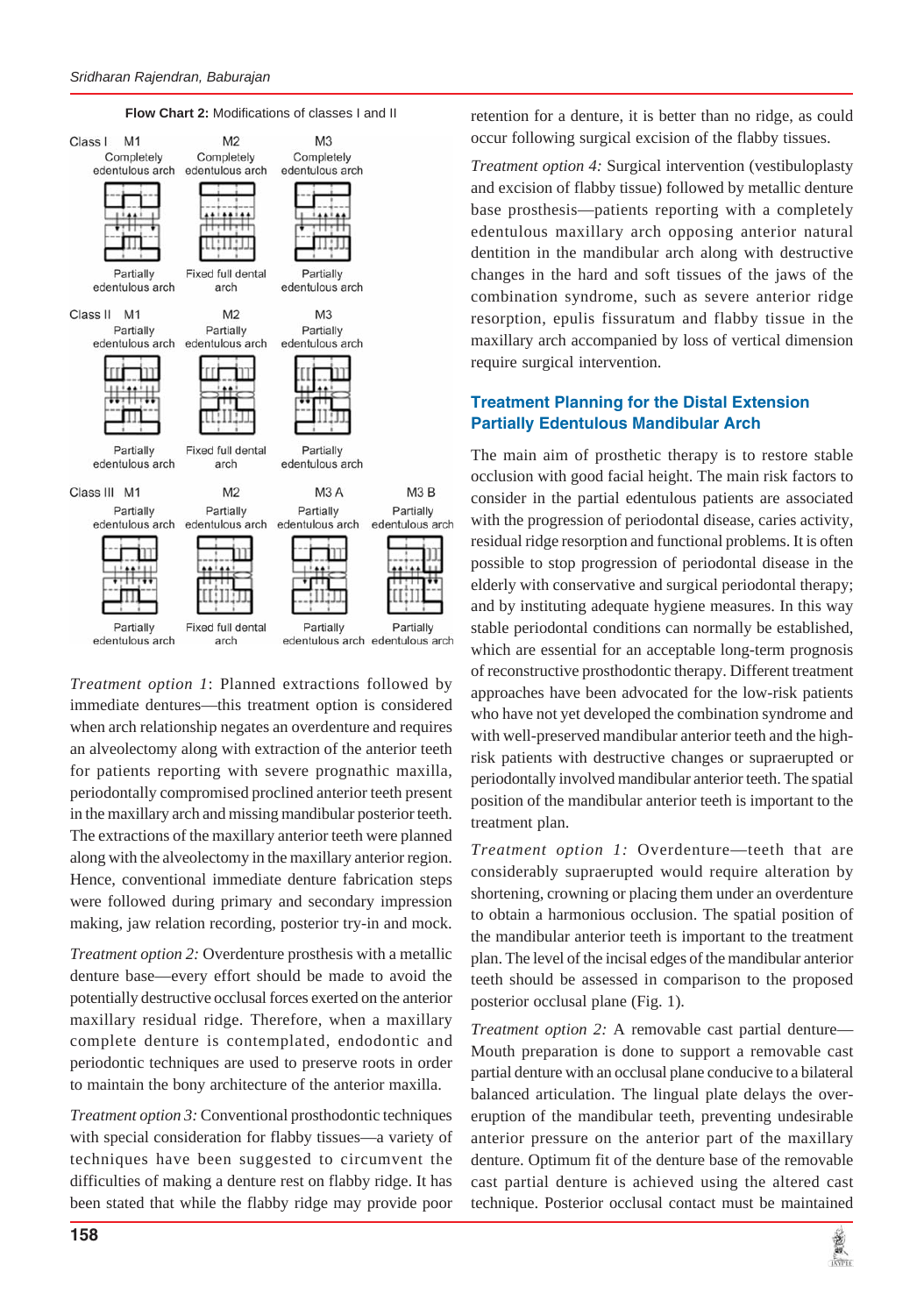#### *Combination Syndrome*



**Fig. 1:** Lower overdenture with intracoronal retainers

by constant relining of the distal extension denture base to compensate for its resorption (Fig. 2).

*Treatment option 3:* Implant-supported fixed prosthesis in distal extension partially edentulous situations implantsupported fixed prosthesis may be used in case there is adequate bone height and width, no anatomic structures that



**Fig. 2:** Lower precision attachments

could interfere with implant placement and visual inspection and palpation do not show presence of any flabby excess tissue, bony ridges and sharp underlying osseous formations or undercuts. Either an implant can be placed distal to the most posterior natural abutment and a fixed prosthesis connecting the implant with the natural teeth can be fabricated or two or more implants can be placed posterior to the most distal natural tooth in order to fabricate a completely implant-supported restoration (Fig. 3).

# **DISCUSSION**

Different treatment approaches have been suggested for patients with an edentulous maxilla and some remaining anterior mandibular teeth. The choice of treatment ultimately depends on the patient, the amount of time and money he is willing to spend for the treatment, his oral condition and his desire for fixed or removable prosthesis. Some patients demand implants and some refuse them. Advantages of implants compared to the conventional prosthodontics are that implants stimulate the bone and maintain its dimension similar to natural teeth.<sup>6</sup> Maxson et al<sup>7</sup> report similarities between patients with overdentures constructed on transmandibular implants that oppose complete maxillary dentures, hence, only endosseous implants must be used.